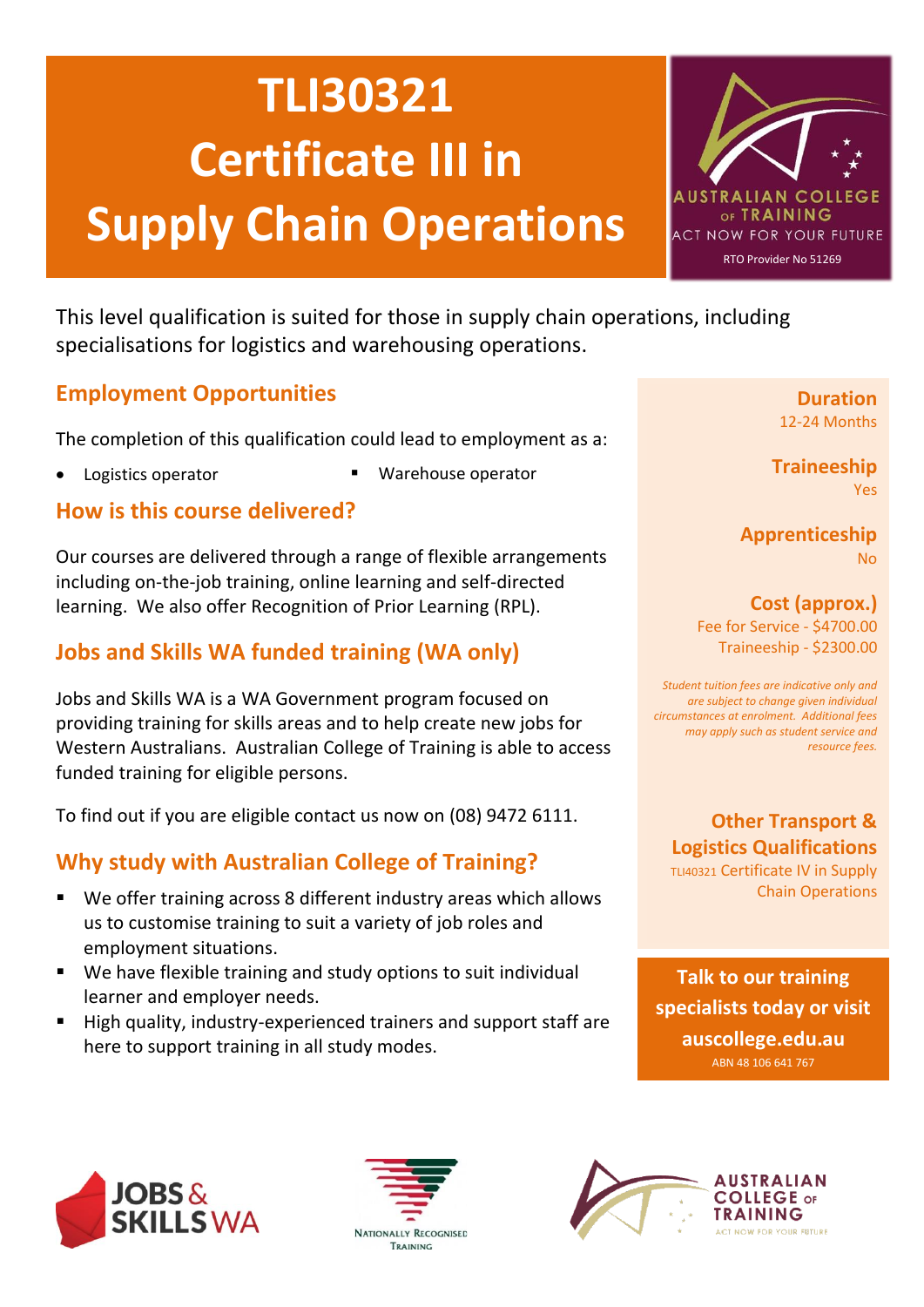# **Qualification Outline**

This qualification covers the skills and knowledge for those engaged in supply chain operations including logistics and warehousing.

To achieve a Certificate III in Supply Chain Operations (TLI30321), students must complete **fourteen (14) units** comprising:

General Qualification

• Two (2) **core** units listed, plus twelve (12) general elective units from **Group C** elective list

Specialisations

• Two (2) **core** units listed, plus 4 units from specialist elective **Group A or B** list, plus eight (8) general elective units from **Group C** elective list

Up to three (3) units may be imported from this training package or other relevant qualification.

| <b>Unit Code</b>      | <b>Core Units</b>                                                    |
|-----------------------|----------------------------------------------------------------------|
| <b>TLID0020</b>       | Shift materials safely using manual handling methods                 |
| <b>TLIF0009</b>       | Ensure the safety of transport activities (Chain of Responsibility)  |
| <b>Elective Units</b> |                                                                      |
| <b>Unit Code</b>      | <b>Group A: Logistics Operations</b>                                 |
| <b>TLIA1001</b>       | Secure cargo                                                         |
| <b>TLID0015</b>       | Load and unload goods/cargo                                          |
| <b>TLIE0008</b>       | Calculate mass, area and quantify dimensions                         |
| <b>TLIH0005</b>       | Interpret road maps and navigate pre-determined routes               |
| <b>Unit Code</b>      | <b>Group B: Warehousing Operations</b>                               |
| <b>TLIA0004</b>       | Complete receival and despatch documentation                         |
| <b>TLIA0010</b>       | Identify goods and store to specifications                           |
| <b>TLIA0015</b>       | Organise receival and despatch operations                            |
| <b>TLIX0013X</b>      | Maintain stock control and receivals                                 |
| <b>Unit Code</b>      | <b>Group C: General Elective Units</b>                               |
| BSBOPS304             | Deliver and monitor a service to customers                           |
| BSBPEF301             | Organise personal work priorities                                    |
| BSBINS302             | Organise workplace information                                       |
| <b>TLIA0004</b>       | Complete receival and despatch documentation                         |
| <b>TLIA0008</b>       | Coordinate stocktakes                                                |
| <b>TLIA0010</b>       | Identify goods and store to specifications                           |
| <b>TLIA0015</b>       | Organise receival and despatch operations                            |
| <b>TLIA0016</b>       | Organise warehouse records operations                                |
| <b>TLIA1001</b>       | Secure cargo                                                         |
| <b>TLIA3026</b>       | Monitor storage facilities                                           |
| <b>TLIB2001</b>       | Check and assess operational capabilities of equipment               |
| <b>TLID0001</b>       | Load and unload vehicles carrying special loads                      |
| <b>TLID0015</b>       | Load and unload goods/cargo                                          |
| <b>TLID0018</b>       | Prepare for transport of dangerous goods                             |
| <b>TLIE0008</b>       | Calculate mass, area and quantify dimensions                         |
| <b>TLIE2007</b>       | Use communications systems                                           |
| <b>TLIF0014</b>       | Monitor the safety of transport activities (Chain of responsibility) |
| <b>TLIF3003</b>       | Implement and monitor work health and safety procedures              |
| <b>TLIE0003</b>       | Consolidate manifest documentation                                   |